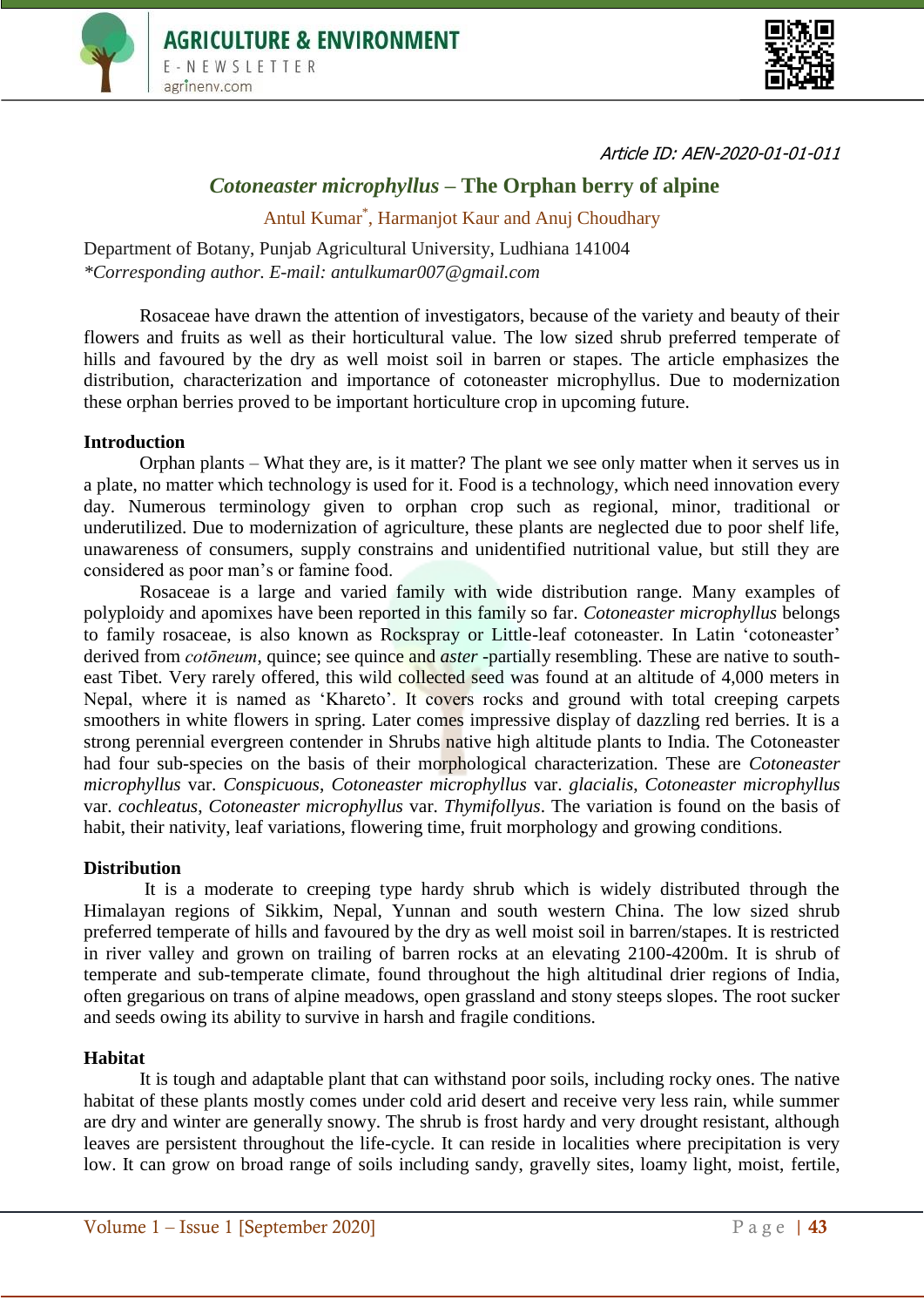



and poor dried soils. It can have cultivated on wild habitat of all type of pH including acidic, basic and neutral.

## **Propagation**

It is propagating by stem cuttings or seeds. Plants do not perform well in the hot and humid summer conditions of the deep South. The seeds require vernalization as it can ripe by cold stratification of 4-6<sup>0</sup>C temperature for 7-9 weeks. Stored seeds are easily germinated at 15<sup>0</sup>C if exposed to warm stratification. These treatments require photoperiodic response by artificial light to create long days to induced flowering. The cuttings of half ripe wood is also used to propagate in July season. The fruit resembles to bees and germinate after stratification seed treatment. The stratification of 3 month warm and cold temperature at  $4-8^{\circ}$ C provokes seeds germination. Plant growth is very slow at optimum temperature of  $15^{0}$ C and it takes 2 years to attain 1-8m length (Swati et al., 2018).

## **Vegetative Characteristics**

It is creeping medium sized shrub, attain height of 50-100m and diameter of about 1to 1.5 cm when it matures at age of 10 years or so on. Stem is dark brown, hard in colour. The main branches are creeping and horizontal runner, but lateral branching are arching and have up righting especially when weighted with fruits.

**Leaves:** These are pubescent dark green, revolute narrower and hairy beneath. These are ovateelliptic in shape with pointed tips. Leaves morphology is a major difference between *C. microphyllus*  and *C. macrophylla* and act as identification marks during fields surveys. This feature distinguishes it from sub species of very closely resembling species. The leaves are tiny evergreen, alternate, small and typically rolled margin margins downward. Sepals are densely hairy.

*Flowers* These are solitary, produce early **pink** buds, white five stellate, flower is open. It commonly flowers in month of mid-June to august. Small flower/sessile white flower more than 8-10 mm size, appeared in either single and grouped of 2-4. Hairs are completely covered on sepals. Inflorescence usually solitary and present in groups. Petals are sub orbicular in shape,4-5 mm in length.

*Fruits:* These are red or deep red, drupe like pome, globose, 5-7cm in diameter enclosing brown coloured two pyrenes. This plant is loved for its showy scarlet berries.

*Economic Value:* As *C. microphyllus* and *C. macrophylla* is a very popular garden plant in many countries, it is widely raised and sold by nurseries. *C. microphyllus*is well suited for ornamental plantation because of its attractive white flowers in dry summer and bright radish berries in autumn. Leaves are used for intensive purpose by Buddhist. A specific dye known as rose-tan is extracted from the berries. The dry stem is often very hard and used for making baskets. The plant grown traditional in village areas in north western Himalayan range used from fencing that exclude from wild animals and other livestock's. It is also used for fuel and marked out boundaries for cultivated lands purposes. Plants are notably susceptible for honey fungus. Fruits are edible if cooked, but are not recommended for consumption raw.

*Social Benefit: C. microphyllus* is widely grown as an ornamental low-maintenance ground cover on banks and slopes, and as a hedge or screen against walls. It is considered very decorative, due to the orange and red autumnal colour of the leaves and the bright red fruits which make a bright and cheerful display in autumn and winter.

*Landscape improvement:* This cotoneaster is an interesting landscape plant that offers good foliage, small but attractive flowers and showy red fruit.

*Medicinal value:* Plant has antioxidant, anticancer and hepatoprotective properties, like ethanolic extracts of the branches contained β-carotene, ascorbic acid and lesser amounts of α-tocopherol and amygdalin. Toxicity testing showed that the ethanolic extracts could be considered as a potential